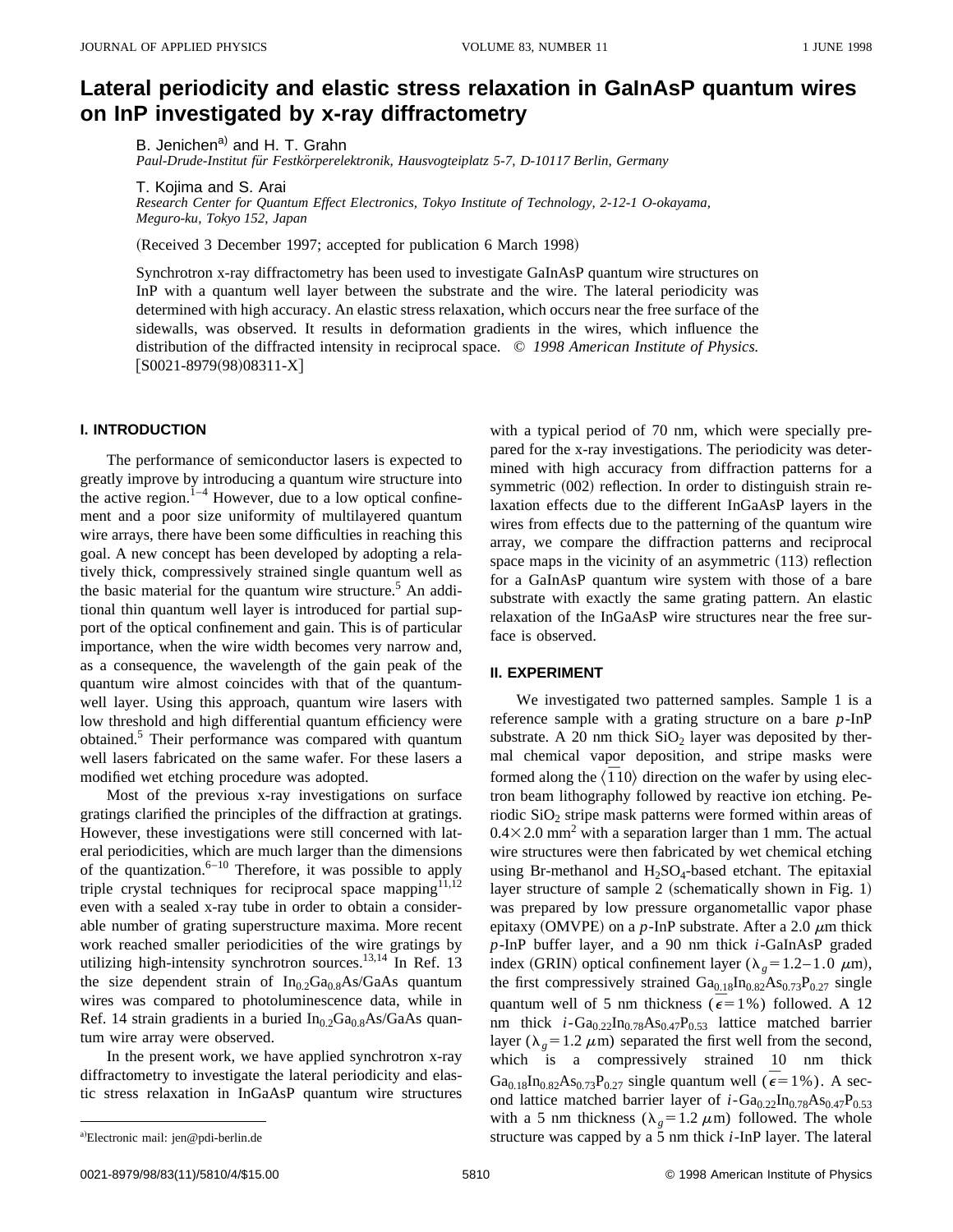

FIG. 1. Schematic diagram of the epitaxial layer system of sample 2, the dimensions of the wire structure, and possible stress states.

structure was obtained by the same procedure as for sample 1. The nominal etching depth was 25 nm for sample 1 and 30 nm for sample 2. A similar layer structure as sample 2 has been processed for laser structures. The respective optical properties are reported in Ref. 15. The comparison between the quantum-film and quantum-wire structure clearly confirmed two-dimensional size effects based on the anisotropy of the dipole moment in the quantum-wire structure.

The x-ray diffraction patterns were obtained with multiple crystal arrangements in the symmetrical geometry [InP]  $(002)$  reflection] or in the extremely asymmetric InP  $(113)$ reflection<sup>'</sup> under grazing exit condition. For laboratory measurements Cu  $K\alpha_1$  radiation from a 12 kW rotating anode source was monochromatized by two grooved Si (220) crystals.16,17 Synchrotron radiation from the beam lines D4 [single crystal monochromator Ge  $(111)$ , Ge  $(220)$  channel cut analyzer crystal] and W1 [double crystal monochromator Si (111), angular acceptance of the detector slits  $3 \times 10^{-3}$  at HASYLAB was used for reciprocal space mapping. Figure 2 shows the geometrical relations in reciprocal space. **q** is the deviation of the scattering vector from the reciprocal lattice vector **H** of a given net plane  $(\mathbf{q} = \mathbf{k}_e - \mathbf{k}_i - \mathbf{H})$ . A scan of the sample alone  $(\omega \, \text{scan})$  is always directed perpendicular to the diffraction vector  $H$  (in particular in the symmetrical case, it is parallel to the surface, i.e., along the  $q_x$  direction). However, a scan of the detector by twice the angle of the sample rotation  $(\omega/2\Theta$ -scan) is directed parallel to the diffraction vector  **(in the symmetrical case, it is perpendicular to the** surface, i.e., along the  $q_z$  direction). A combination of these scans with different offsets yields a map of the reciprocal space near a certain Bragg reflection **H** (dots in Fig. 2). A surface grating leads to superstructure maxima in the vicinity of the Bragg peak lying on a line parallel to the surface (cf. Fig. 2). Due to the small periodicity of our quantum wire structures, these scans have to cover a relatively wide area of the reciprocal space. At the same time, the resolution can be kept relatively low, i.e., a slit collimation is sufficient for the asymmetric  $(113)$  reflection. In this case the large dimension of the slit aperture is directed perpendicular to the surface. The surface truncation leads to diffraction rods perpendicular to the surface, $18$  which are modulated by the vertical structure of the sample (i.e., layer structure and etching depth).

# **III. RESULTS**

The x-ray scattering from a quantum wire array can be described in the kinematical approximation in analogy to the Bragg diffraction from an atomic lattice.19 Assuming that *N* grating periods of a length *L* are illuminated coherently by the x rays, the diffracted intensity around a Bragg reflection  $H=(h_x,h_y,h_z)$  is

$$
I(\mathbf{q}) = |f_p(\mathbf{q})|^2 \left[ \frac{\sin(Nq_x L/2)}{\sin(q_x L/2)} \right]^2,
$$
\n(1)

 $f_p(\mathbf{q})$  denotes the grating form factor of a single period, which modulates the intensities of the superstructure maxima



FIG. 2. Schematic diagram of the reciprocal space and the coordinate system in relation to the sample surface, which is oriented perpendicular to the *z* axis of our coordinate system. **q** is the deviation of the scattering vector from the reciprocal lattice vector  $H$  (symbolized by a large dot) of a given net plane ( $\mathbf{q} = \mathbf{k}_e - \mathbf{k}_i - \mathbf{H}$ ).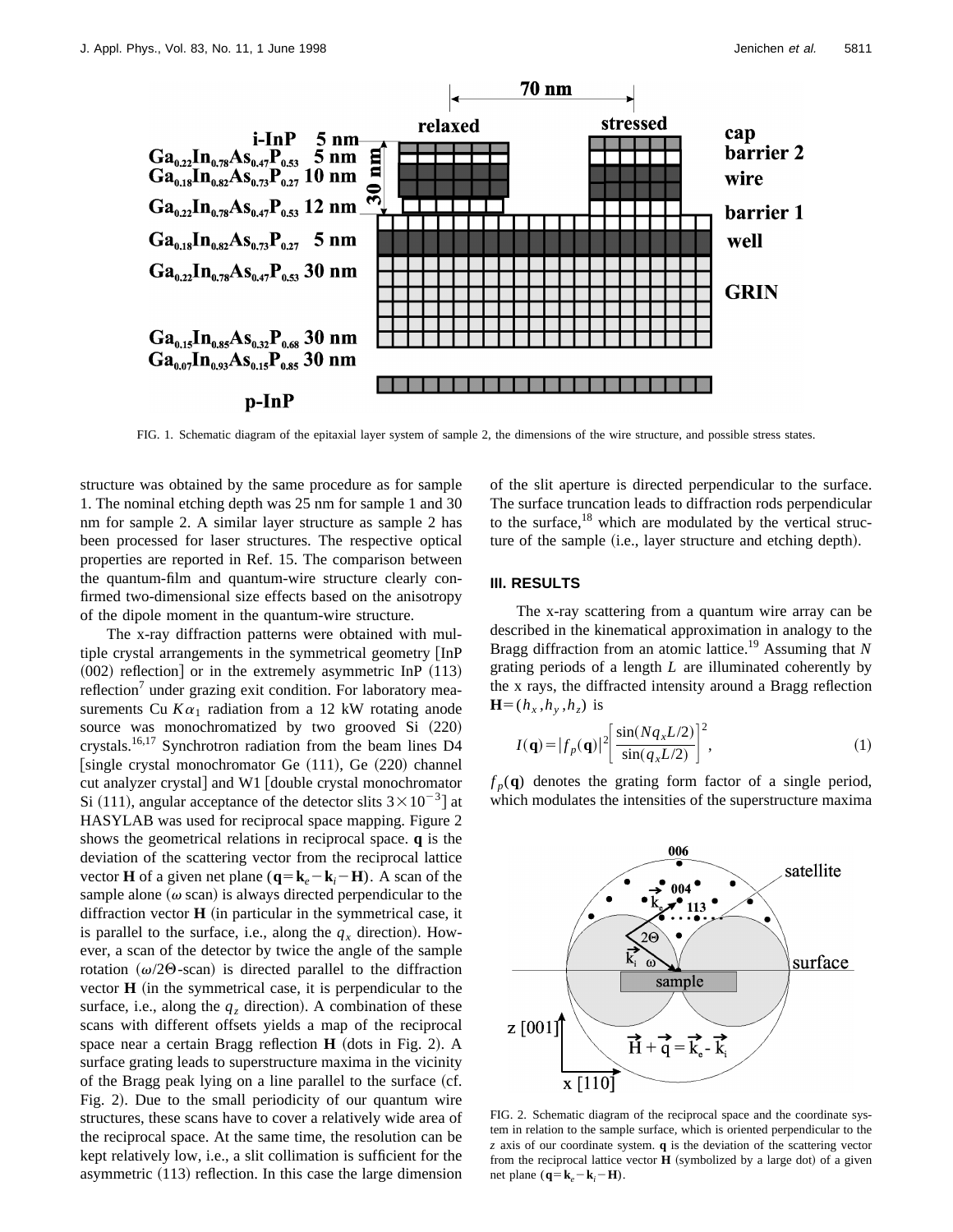like an envelope function, and **q** the momentum transfer measured from **H**. Introducing a deformation field inside the wires, e.g., in the direction parallel to the surface, results to first approximation in a shift of the grating form factor  $f_p(\mathbf{q})$ by  $h_x \epsilon_{xx}$ , <sup>20</sup> where  $h_x$  is the component of the diffraction vector **H** along the surface in the direction perpendicular to the wire direction and  $\epsilon_{xx}$  is the corresponding component of the average deformation tensor. Therefore, a strain in an otherwise coherent grating can be observed as a shift of the envelope function of the measured grating maxima. This envelope function is the Fourier transform of the shape function  $s_p(\mathbf{r})$  of a single grating period.<sup>6,20</sup> The positions of the superstructure maxima remain unchanged, since coherency is preserved over the whole wire structure.<sup>14</sup>

The average lateral period of the surface grating was obtained from the angular distance of the first order superstructure peaks of the surface grating by performing a triple crystal  $\omega$  scan along  $q_x$  near the symmetrical InP (002) reflection. The value for sample 1 is  $(70.3 \pm 0.6)$  nm in good agreement with the anticipated periodicity. We could not resolve any broadening of the grating maxima compared with the resolution function of the triple crystal arrangement. Furthermore, no second order superstructure peaks were observed, because the widths of the grooves and the wires are equal.<sup>8</sup> The diffraction angle was determined very carefully, and the miscut of the InP substrate was verified to be negligible. The diffraction pattern for sample 1 near the InP  $(113)$ reflection measured with a laboratory source is shown in Fig.  $3(a)$ . The scattering intensities were recorded with a receiving slit with an angular acceptance of 2 mrad and correspond to an integration over  $q_z$ . The satellites exhibit a symmetrical distribution along  $q_x$ , i.e., the average deformation along the surface is zero ( $\epsilon_{xx}=0$ ) as was confirmed by a fit of the envelope function  $f_p(q_x + h_x \epsilon_{xx})$  to the experimentally obtained satellite maxima shown by the solid line in Fig.  $3(a)$ . From additional area scans, we know that along the  $q<sub>z</sub>$  direction satellites of different order have the same shape. The satellites in the  $q_z$  direction do not show any splitting. Therefore, we assume for the individual wires as a first approximation a rectangular shape function convoluted with a Gaussian.<sup>21</sup> The half-width of the intensity maximum along  $q<sub>z</sub>$  can be approximately correlated to the nominal etching depth.

The average lateral period of sample 2 was determined to be  $(69.4 \pm 0.6)$  nm, which again corresponds to the nominal value. The  $\omega$  scan near the InP (113) reflection for this sample shown in Fig.  $3(b)$  exhibits a pronounced asymmetry of the envelope function of the satellite maxima along  $q<sub>x</sub>$ . From the angular shift of this envelope function obtained by a fit of  $f_p(q_x + h_x \epsilon_{xx})$  to the experimental satellite maxima as shown by the solid line in Fig.  $3(b)$ , the component of the average deformation along the surface in the patterned region is calculated to be  $\epsilon_{rr}$ =(0.16±0.02)%. This deformation is due to the elastic relaxation of the internal stresses in the wires near the surface at the wire sidewalls.

The area map of the satellite pattern near the InP  $(113)$ reflection shown in Fig. 4 for sample 2 has been obtained with synchrotron radiation. The satellites of different order show interference fringes along the  $q_z$  direction. Only the top



FIG. 3.  $\omega$  scans near the InP (113) reflection intensity distribution integrated over  $q_z$  for the patterned InP substrate of sample 1 (a) and the InGaAsP quantum wire array of sample 2 (b) using Cu  $K\alpha_1$  radiation of a rotating anode source. The solid lines are the shape functions  $f_p(q_x + h_x \epsilon_{xx})$  fitted to the satellite maxima intensities.

four epitaxial layers as shown in Fig. 1 undergo lateral structuring. For a  $q<sub>z</sub>$  profile of the satellite reflection we have to take into account only those four layers. Preliminary calculations in the kinematical approximation show that the observed interference fringes along *qz* correspond to those four layers in the wire ridges and, therefore, the anticipated etching depth. However, the various satellites show different shifts of the interference pattern along  $q<sub>z</sub>$  indicating strain gradients in each of the wires. $14$  These strain gradients were



FIG. 4. Area map near the InP  $(113)$  reflection using synchrotron radiation  $(\lambda = 0.154$  nm) for sample 2.